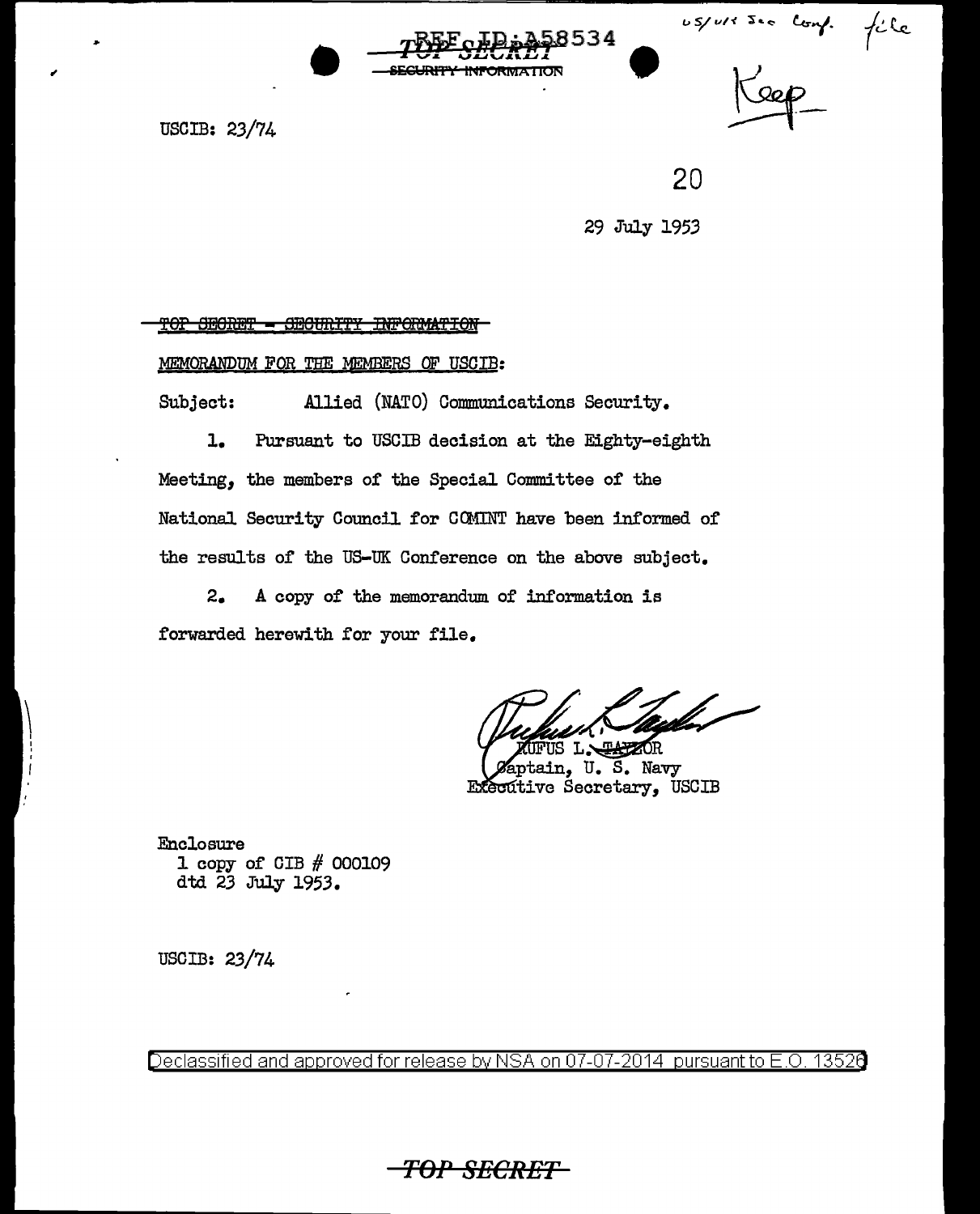

CENTRAL INTELLIGENCE AGENCY WASHINGTON 25, D.C.

OFFICE OF THE DIRECTOR

GIB # 000109

23 July 1953

'SEGRET GANOE - SEGURITY INFORMATION

MEMORANDUM OF INFORMATION FOR THE SPECIAL COMMITTEE OF THE NATIONAL SECURITY COUNCIL FOR COMINT:

Subject: Allied (NATO) Communications Security.

1. On 9 June 1953 the Chairman, United States Communications Intelligence Board (USCIB) forwarded to the Special Committee a brief resume of subject problem together with the information that a conference of representatives of USCIB and of the London Signal Intelligence Board (LSIB) opened in Washington on *5* June 1953 to consider the entire problem of the security of the diplomatic and military communications of the NATO nations.

2. The conference concluded its deliberation on 12 June 1953 and submitted a report which was approved by USCIB with minor reservations on 10 July 1953.

*3.* It was agreed that the national communications of the various NATO nations are vulnerable to a varying degree and that they may at any time carry information which would be inimical to the best interests of the US and UK if it came into the knowledge of the USSR. This is particularly true of diplomatic communications

4. The conference concluded that:

EO 3.3(h)(2) PL 86-36/50 USC 3605

a. Steps must be taken to improve the national communications of NATO nations, starting with the French.

-1-

Enclosure with USCIB 23/74 dated 29 July 1953.

## **TOP** SECR£T **Ci'\NOE**